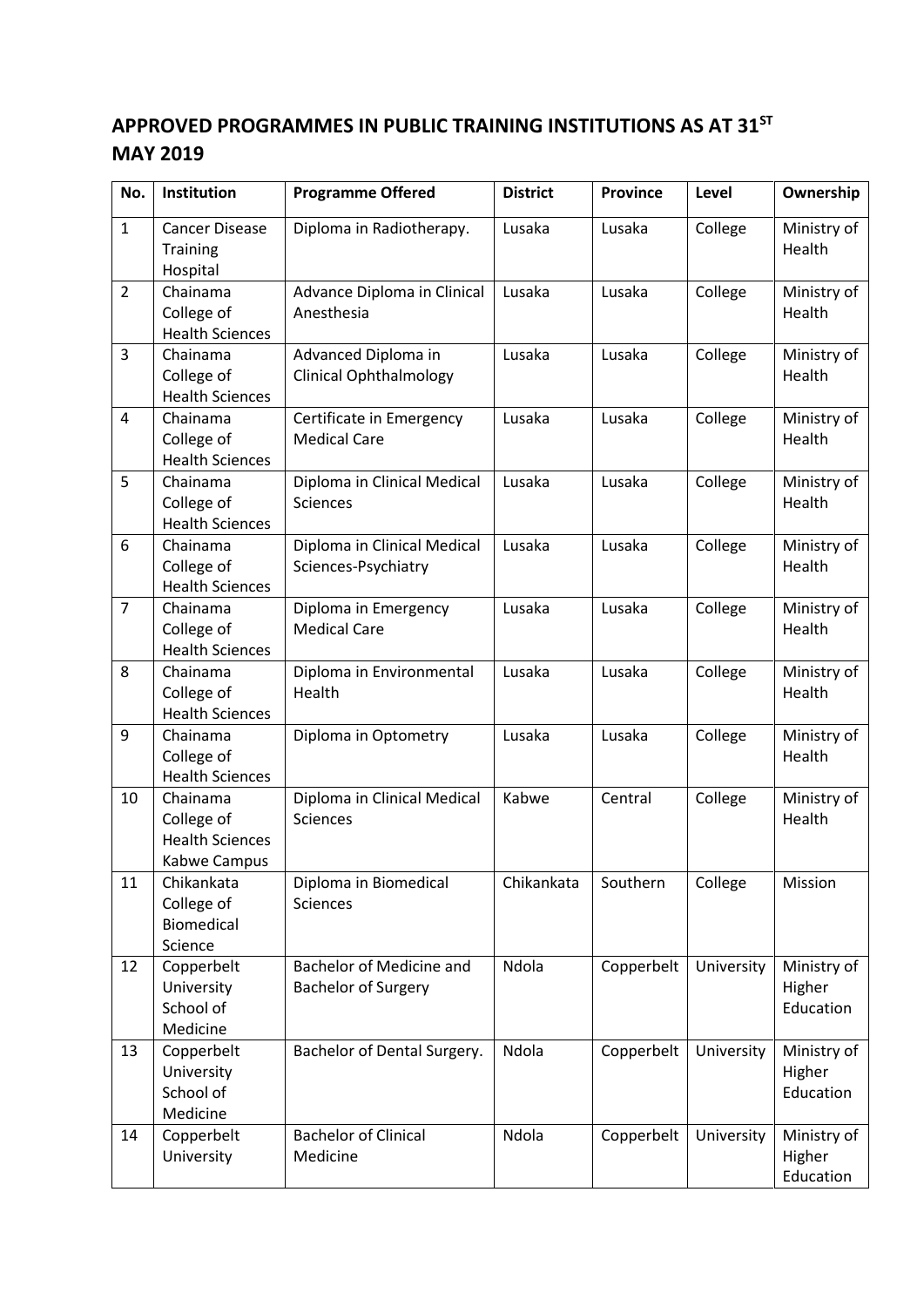|    | School of               |                                    |        |            |            |                       |
|----|-------------------------|------------------------------------|--------|------------|------------|-----------------------|
|    | Medicine                |                                    |        |            |            |                       |
| 15 | Copperbelt              | Master of Medicine in              | Ndola  | Copperbelt | University | Ministry of           |
|    | University              | General Surgery                    |        |            |            | Higher                |
|    | School of               |                                    |        |            |            | Education             |
|    | Medicine                |                                    |        |            |            |                       |
| 16 | Copperbelt              | Master of Medicine in              | Ndola  | Copperbelt | University | Ministry of           |
|    | University<br>School of | <b>Obstetrics &amp; Gynecology</b> |        |            |            | Higher<br>Education   |
|    | Medicine                |                                    |        |            |            |                       |
| 17 | Copperbelt              | Master of Public Health            | Ndola  | Copperbelt | University | Ministry of           |
|    | University              | Programme                          |        |            |            | Higher                |
|    | School of               |                                    |        |            |            | Education             |
|    | Medicine                |                                    |        |            |            |                       |
| 18 | Copperbelt              | <b>Bachelor of Biomedical</b>      | Ndola  | Copperbelt | University | Ministry of           |
|    | University              | Sciences                           |        |            |            | Higher                |
|    | School of               |                                    |        |            |            | Education             |
|    | Medicine                |                                    |        |            |            |                       |
| 19 | Copperbelt              | Master of Medicine in              | Ndola  | Copperbelt | University | Ministry of           |
|    | University              | Urology                            |        |            |            | Higher                |
|    | School of               |                                    |        |            |            | Education             |
|    | Medicine                |                                    |        |            |            |                       |
| 20 | Copperbelt              | MMed Programme in                  | Ndola  | Copperbelt | University | Ministry of           |
|    | University              | <b>Internal Medicine</b>           |        |            |            | Higher                |
|    | School of               |                                    |        |            |            | Education             |
|    | Medicine                |                                    |        |            |            |                       |
| 21 | Copperbelt              | MMed Programme in                  | Ndola  | Copperbelt | University | Ministry of           |
|    | University<br>School of | Paediatrics and Child<br>Health    |        |            |            | Higher<br>Education   |
|    | Medicine                |                                    |        |            |            |                       |
| 22 | <b>Dental Training</b>  | Diploma in Dental Therapy          | Lusaka | Lusaka     | College    | Ministry of           |
|    | School                  |                                    |        |            |            | Health                |
| 23 | <b>Dental Training</b>  | Diploma in Dental                  | Lusaka | Lusaka     | College    | Ministry of           |
|    | School                  | Technology                         |        |            |            | Health                |
| 24 | <b>Dental Training</b>  | Certificate in Dental              | Lusaka | Lusaka     | College    | Ministry of           |
|    | School                  | Attendant                          |        |            |            | Health                |
| 25 | Evelyn Hone             | Diploma in Radiography             | Lusaka | Lusaka     | College    | Ministry of           |
|    | College                 |                                    |        |            |            | Higher                |
|    |                         |                                    |        |            |            | Education             |
| 26 | Evelyn Hone             | Diploma for Ultra sound            | Lusaka | Lusaka     | College    | Ministry of           |
|    | College                 |                                    |        |            |            | Higher                |
|    |                         |                                    |        |            |            | Education             |
| 27 | Evelyn Hone             | Diploma in Environmental           | Lusaka | Lusaka     | College    | Ministry of           |
|    | College                 | Health                             |        |            |            | Higher                |
|    |                         |                                    |        |            |            | Education             |
| 28 | Evelyn Hone<br>College  | Diploma in Physiotherapy           | Lusaka | Lusaka     | College    | Ministry of<br>Higher |
|    |                         |                                    |        |            |            | Education             |
| 29 | Evelyn Hone             | Diploma in Biomedical              | Lusaka | Lusaka     | College    | Ministry of           |
|    | College                 | <b>Sciences</b>                    |        |            |            | Higher                |
|    |                         |                                    |        |            |            | Education             |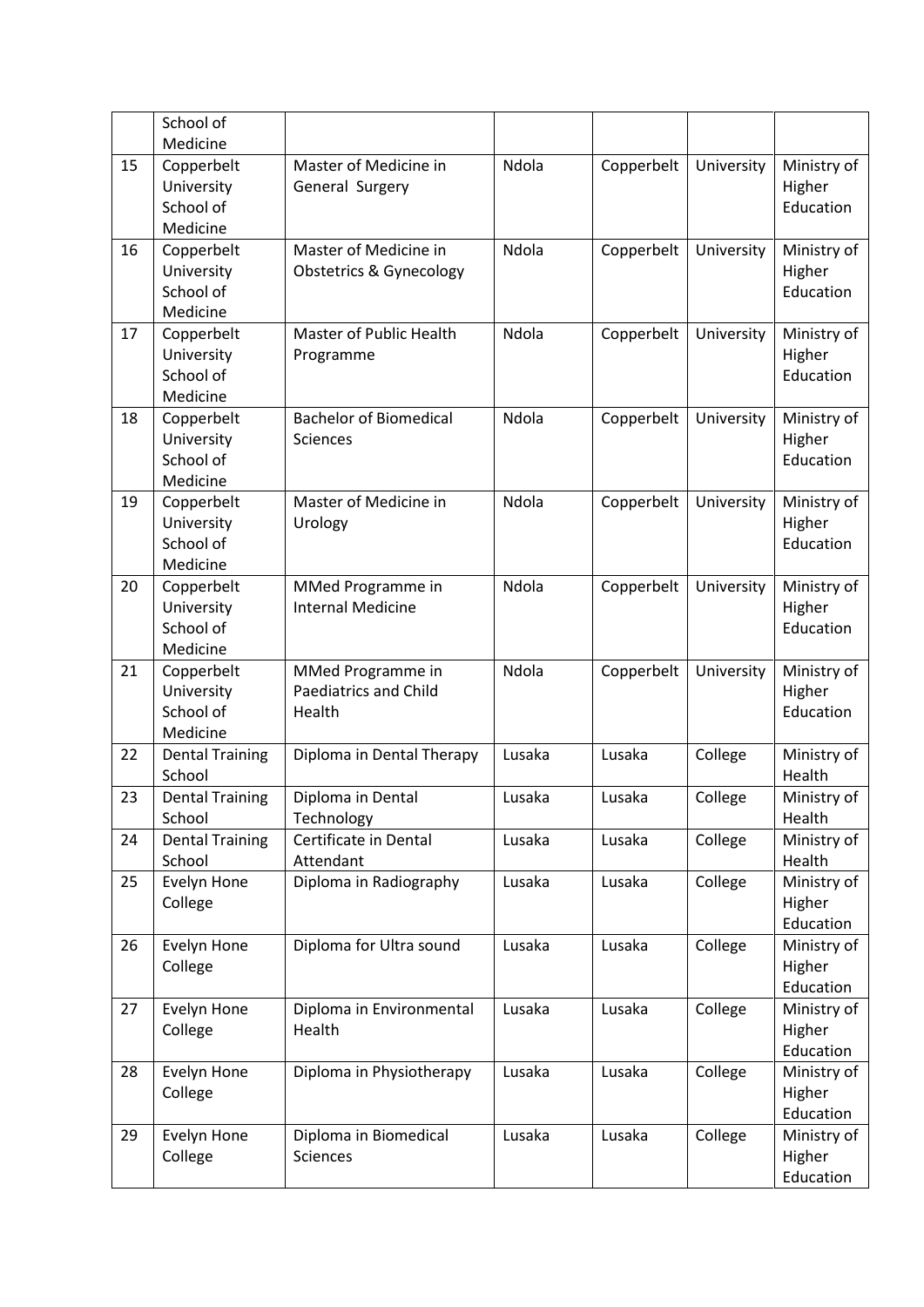| 30 | Evelyn Hone<br>College                                         | Diploma in Pharmacy                                    | Lusaka      | Lusaka            | College    | Ministry of<br>Higher<br>Education |
|----|----------------------------------------------------------------|--------------------------------------------------------|-------------|-------------------|------------|------------------------------------|
| 31 | Luwi School of<br><b>Nursing</b>                               | Certificate in Community<br>Health                     | Mwinilunga  | North-<br>western | College    | Ministry of<br>Health              |
| 32 | Mulungushi<br>University                                       | Bachelor of Medicine and<br><b>Bachelor of Surgery</b> | Livingstone | Southern          | University | Ministry of<br>Higher<br>Education |
| 33 | Mwachisompola<br>School of<br>Community<br>Health              | Certificate in Community<br>Health                     | Chibombo    | Central           | College    | Ministry of<br>Health              |
| 34 | Natural<br>Resource<br>Development<br>College                  | Diploma in Food and<br>Nutrition                       | Lusaka      | Lusaka            | College    | Ministry of<br>Agriculture         |
| 35 | Ndola College of<br><b>Biomedical</b><br>Sciences              | Diploma in Biomedical<br><b>Sciences</b>               | Ndola       | Copperbelt        | College    | Ministry of<br>Health              |
| 36 | Ndola School of<br>Community<br>Health                         | Ndola<br>Certificate in Community<br>Health            |             | Copperbelt        | College    | Ministry of<br>Health              |
| 37 | University of<br>Zambia School<br>of Health<br>Sciences        | Bachelor of Science in<br><b>Biomedical Sciences</b>   | Lusaka      | Lusaka            | University | Ministry of<br>Higher<br>Education |
| 38 | University of<br>Zambia School<br>of Health<br>Sciences        | Masters of Science in<br><b>Medical Microbiology</b>   | Lusaka      | Lusaka            | University | Ministry of<br>Higher<br>Education |
| 39 | University of<br>Zambia School<br>of Health<br>Sciences        | Master of Science in<br>Physiotherapy                  | Lusaka      | Lusaka            | University | Ministry of<br>Higher<br>Education |
| 40 | University of<br>Zambia School<br>of Health<br><b>Sciences</b> | Master of Science in<br>Parasitology                   | Lusaka      | Lusaka            | University | Ministry of<br>Higher<br>Education |
| 41 | University of<br>Zambia School<br>of Health<br><b>Sciences</b> | Master of Science in<br><b>Clinical Pharmacy</b>       | Lusaka      | Lusaka            | University | Ministry of<br>Higher<br>Education |
| 42 | University of<br>Zambia School<br>of Health<br>Sciences        | Bachelor of Science in<br>Physiotherapy                | Lusaka      | Lusaka            | University | Ministry of<br>Higher<br>Education |
| 43 | University of<br>Zambia School<br>of Health<br>Sciences        | Bachelor of Science in<br>Radiology (Therapeutic)      | Lusaka      | Lusaka            | University | Ministry of<br>Higher<br>Education |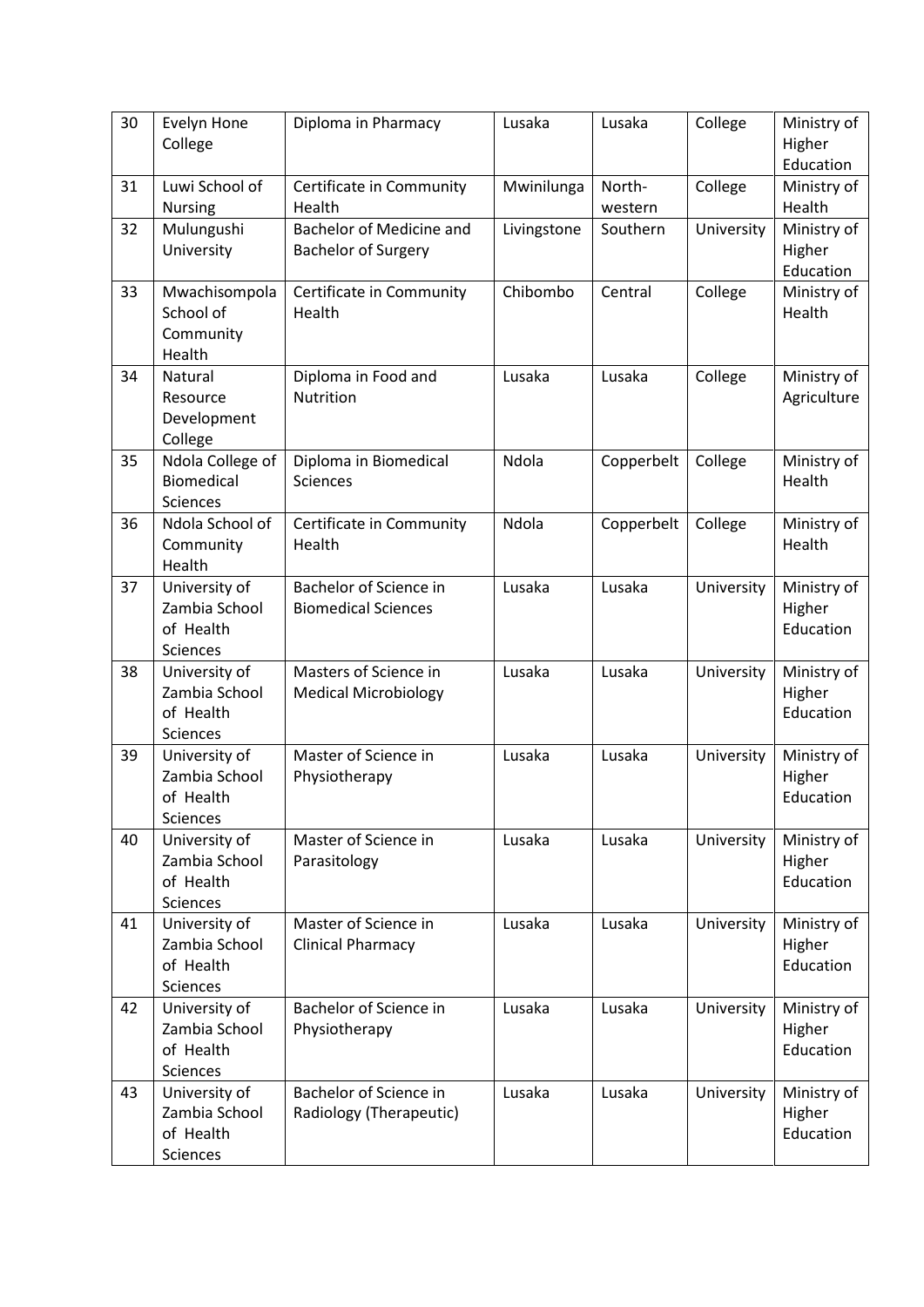| 44 | University of<br>Zambia School<br>of Health             | Bachelor of Science in<br>Radiology (Diagnostic)                             | Lusaka | Lusaka | University | Ministry of<br>Higher<br>Education |
|----|---------------------------------------------------------|------------------------------------------------------------------------------|--------|--------|------------|------------------------------------|
|    | Sciences                                                |                                                                              |        |        |            |                                    |
| 45 | University of<br>Zambia School<br>of Health<br>Sciences | <b>Bachelor of Pharmacy</b>                                                  | Lusaka | Lusaka | University | Ministry of<br>Higher<br>Education |
| 46 | University of<br>Zambia School<br>of Medicine           | <b>Bachelor of Medicine and</b><br><b>Bachelor of Surgery</b>                | Lusaka | Lusaka | University | Ministry of<br>Higher<br>Education |
| 47 | University of<br>Zambia School<br>of Medicine           | Bachelor of Science in<br><b>Clinical Sciences</b>                           | Lusaka | Lusaka | University | Ministry of<br>Higher<br>Education |
| 48 | University of<br>Zambia School<br>of Medicine           | Master of Medicine in<br>Lusaka<br>Anaesthesia & Intensive<br>Care           |        | Lusaka | University | Ministry of<br>Higher<br>Education |
| 49 | University of<br>Zambia School<br>of Medicine           | Master of Medicine in<br><b>General Surgery</b>                              | Lusaka | Lusaka | University | Ministry of<br>Higher<br>Education |
| 50 | University of<br>Zambia School<br>of Medicine           | Master of Medicine in<br><b>Internal Medicine</b>                            | Lusaka | Lusaka | University | Ministry of<br>Higher<br>Education |
| 51 | University of<br>Zambia School<br>of Medicine           | Master of Medicine in<br>Internal Medicine and<br><b>Infectious Diseases</b> | Lusaka | Lusaka | University | Ministry of<br>Higher<br>Education |
| 52 | University of<br>Zambia School<br>of Medicine           | Master of Medicine in<br><b>Obstetrics Gynaecology</b>                       | Lusaka | Lusaka | University | Ministry of<br>Higher<br>Education |
| 53 | University of<br>Zambia School<br>of Medicine           | Master of Medicine in<br>Ophthalmology                                       | Lusaka | Lusaka | University | Ministry of<br>Higher<br>Education |
| 54 | University of<br>Zambia School<br>of Medicine           | Master of Medicine in<br>Orthopaedics                                        | Lusaka | Lusaka | University | Ministry of<br>Higher<br>Education |
| 55 | University of<br>Zambia School<br>of Medicine           | Master of Medicine in<br>Paediatric & Child Health                           | Lusaka | Lusaka | University | Ministry of<br>Higher<br>Education |
| 56 | University of<br>Zambia School<br>of Medicine           | Master of Medicine in<br>Pathology                                           | Lusaka | Lusaka | University | Ministry of<br>Higher<br>Education |
| 57 | University of<br>Zambia School<br>of Medicine           | Master of Medicine in<br>Psychiatry                                          | Lusaka | Lusaka | University | Ministry of<br>Higher<br>Education |
| 58 | University of<br>Zambia School<br>of Medicine           | Master of Medicine in<br>Urology                                             | Lusaka | Lusaka | University | Ministry of<br>Higher<br>Education |
| 59 | University of<br>Zambia School<br>of Medicine           | Master of Science in<br>Pathology (Chemical<br>Pathology)                    | Lusaka | Lusaka | University | Ministry of<br>Higher<br>Education |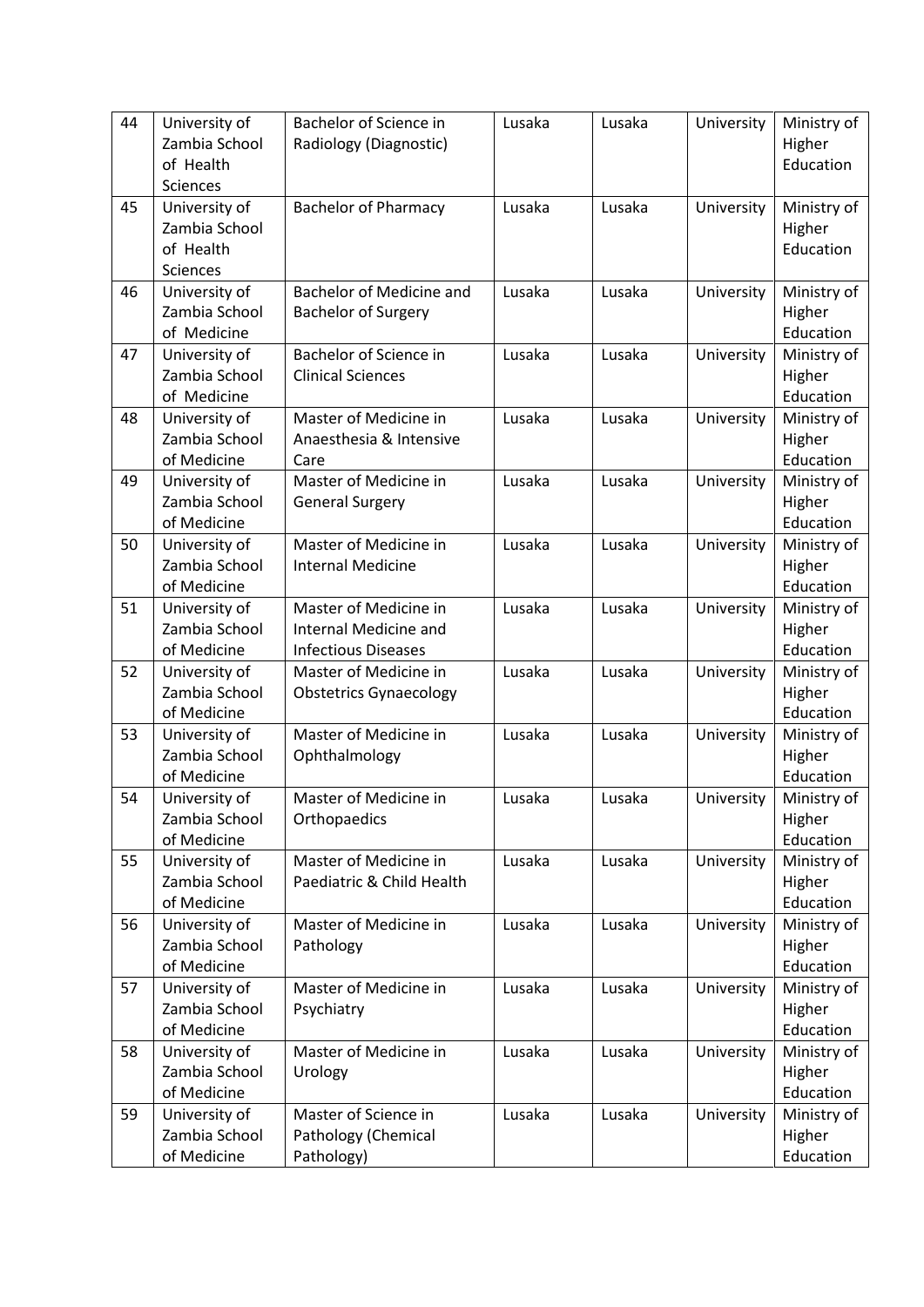| 60 | University of    | Master of Science in             | Lusaka | Lusaka | University | Ministry of |
|----|------------------|----------------------------------|--------|--------|------------|-------------|
|    | Zambia School    | Pathology (Haematology)          |        |        |            | Higher      |
|    | of Medicine      |                                  |        |        |            | Education   |
| 61 | University of    | Master of Science in             | Lusaka | Lusaka | University | Ministry of |
|    | Zambia School    | Anatomy                          |        |        |            | Higher      |
|    | of Medicine      |                                  |        |        |            | Education   |
| 62 | University of    | Master of Science in             | Lusaka | Lusaka | University | Ministry of |
|    | Zambia School    | Biochemistry                     |        |        |            | Higher      |
|    | of Medicine      |                                  |        |        |            | Education   |
| 63 | University of    | Master of Medicine in            | Lusaka | Lusaka | University | Ministry of |
|    | Zambia School    | Paediatric Surgery               |        |        |            | Higher      |
|    | of Medicine      |                                  |        |        |            | Education   |
| 64 | University of    | Master of Science in             | Lusaka | Lusaka | University | Ministry of |
|    | Zambia School    | Pharmacology                     |        |        |            | Higher      |
|    | of Medicine      |                                  |        |        |            | Education   |
| 65 | University of    | Master of Science in             | Lusaka | Lusaka | University | Ministry of |
|    | Zambia School    | <b>Clinical Neuropsychology</b>  |        |        |            | Higher      |
|    | of Medicine      |                                  |        |        |            | Education   |
| 66 | University of    | Master of Science in             | Lusaka | Lusaka | University | Ministry of |
|    | Zambia School    | Pathology                        |        |        |            | Higher      |
|    | of Medicine      |                                  |        |        |            | Education   |
| 67 | University of    | Master of Science in             | Lusaka | Lusaka | University | Ministry of |
|    | Zambia School    | Physiology                       |        |        |            | Higher      |
|    | of Medicine      |                                  |        |        |            | Education   |
| 68 | University of    | Master of Public Health          | Lusaka | Lusaka | University | Ministry of |
|    | Zambia School    |                                  |        |        |            | Higher      |
|    | of Public Health |                                  |        |        |            | Education   |
| 69 | University of    | Master of Public Health -        | Lusaka | Lusaka | University | Ministry of |
|    | Zambia School    | Nutrition                        |        |        |            | Higher      |
|    | of Public Health |                                  |        |        |            | Education   |
| 70 | University of    | Master of Public Health-         | Lusaka | Lusaka | University | Ministry of |
|    | Zambia School    | <b>Health Promotion</b>          |        |        |            | Higher      |
|    | of Public Health |                                  |        |        |            | Education   |
| 71 | University of    | Master of Public Health -        | Lusaka | Lusaka | University | Ministry of |
|    | Zambia School    | <b>Population Studies</b>        |        |        |            | Higher      |
|    | of Public Health |                                  |        |        |            | Education   |
| 72 | University of    | Master of Public Health -        | Lusaka | Lusaka | University | Ministry of |
|    | Zambia School    | <b>Environmental Health</b>      |        |        |            | Higher      |
|    | of Public Health |                                  |        |        |            | Education   |
| 73 | University of    | Master of Public Health -        | Lusaka | Lusaka | University | Ministry of |
|    | Zambia School    | <b>Health Policy and Systems</b> |        |        |            | Higher      |
|    | of Public Health |                                  |        |        |            | Education   |
| 74 | University of    | <b>Bachelor of Science</b>       | Lusaka | Lusaka | University | Ministry of |
|    | Zambia School    | <b>Environmental Health</b>      |        |        |            | Higher      |
|    | of Public Health |                                  |        |        |            | Education   |
| 75 | University of    | MSc of Science in                | Lusaka | Lusaka | University | Ministry of |
|    | Zambia School    | <b>Biostatistics &amp;</b>       |        |        |            | Higher      |
|    | of Public Health | Epidemiology                     |        |        |            | Education   |
| 76 | University of    | Bachelor of Science in           | Lusaka | Lusaka | University | Ministry of |
|    | Zambia-School    | <b>Human Nutrition</b>           |        |        |            | Higher      |
|    | of Agriculture   |                                  |        |        |            | Education   |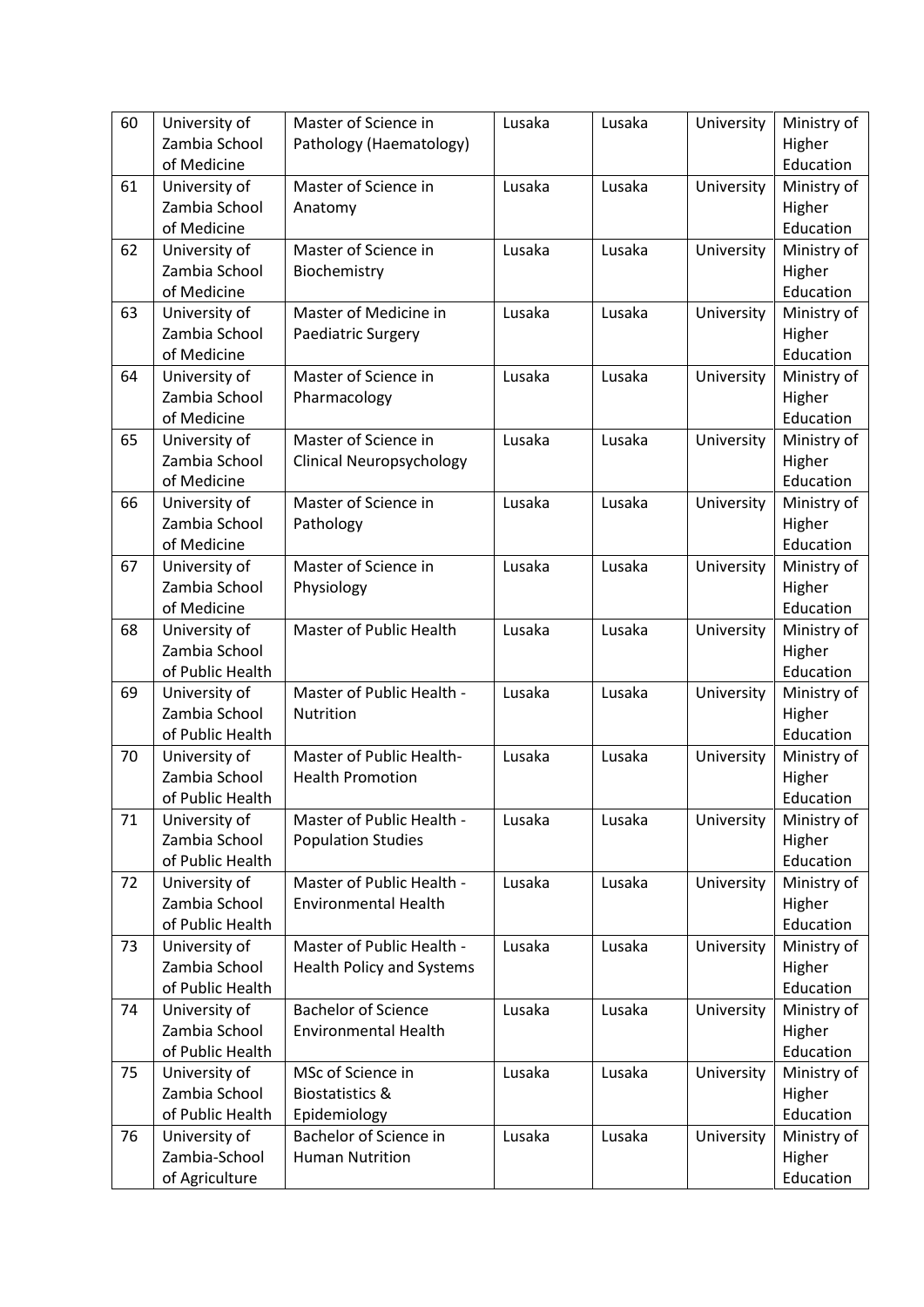| 77 | University of  | Master of in Human | Lusaka | Lusaka | University | Ministry of |
|----|----------------|--------------------|--------|--------|------------|-------------|
|    | Zambia-School  | Nutrition          |        |        |            | Higher      |
|    | of Agriculture |                    |        |        |            | Education   |

## **APPROVED TRAINING PROGRAMMES IN PRIVATE INSTITUTIONS AS AT 31ST MAY 2019**

| No.            | Institution                                       | Programme<br><b>Offered</b>                                         | <b>District</b> | <b>Province</b> | Ownership<br><b>Nationality</b> | Level      |
|----------------|---------------------------------------------------|---------------------------------------------------------------------|-----------------|-----------------|---------------------------------|------------|
| $\mathbf{1}$   | Barotseland<br>University                         | Bachelor of<br>Science in<br><b>Public Health</b>                   | Mongu           | Western         | Zambian                         | University |
| $\overline{2}$ | Barotseland<br>University                         | <b>Bachelor of</b><br>Science in<br>Environmenta<br>I Health        | Mongu           | Western         | Zambian                         | University |
| 3              | Cavendish<br>University-<br>School of<br>Medicine | <b>Bachelor of</b><br>Medicine and<br><b>Bachelor</b> of<br>Surgery | Lusaka          | Lusaka          | Non-Zambian                     | University |
| 4              | Cavendish<br>University-<br>School of<br>Medicine | <b>Bachelor of</b><br>Science in<br>Clinical<br><b>Sciences</b>     | Lusaka          | Lusaka          | Non-Zambian                     | University |
| 5              | Cavendish<br>University-<br>School of<br>Medicine | Master of<br><b>Public Health</b>                                   | Lusaka          | Lusaka          | Non-Zambian                     | University |
| 6              | Chreso<br>University                              | Diploma in<br>Clinical<br>Medical<br><b>Sciences</b>                | Lusaka          | Lusaka          | Zambian                         | University |
| $\overline{7}$ | Chreso<br>University                              | Degree in<br><b>Public Health</b>                                   | Lusaka          | Lusaka          | Zambian                         | University |
| 8              | Chreso<br>University                              | Diploma in<br>Clinical<br>Medical<br><b>Sciences</b>                | Ndola           | Copperbelt      | Zambian                         |            |
| 9              | Chreso<br>University                              | Degree in<br><b>Public Health</b>                                   | Ndola           | Copperbelt      | Zambian                         | University |
| 10             | City<br>University                                | Diploma in<br>Clinical<br>Medical<br>Sciences                       | Chibombo        | Central         | Zambian                         | University |
| 11             | Copperston<br>e University                        | Diploma in<br>Environmenta<br>I Health<br>Sciences                  | Kitwe           | Copperbelt      | Zambian                         | University |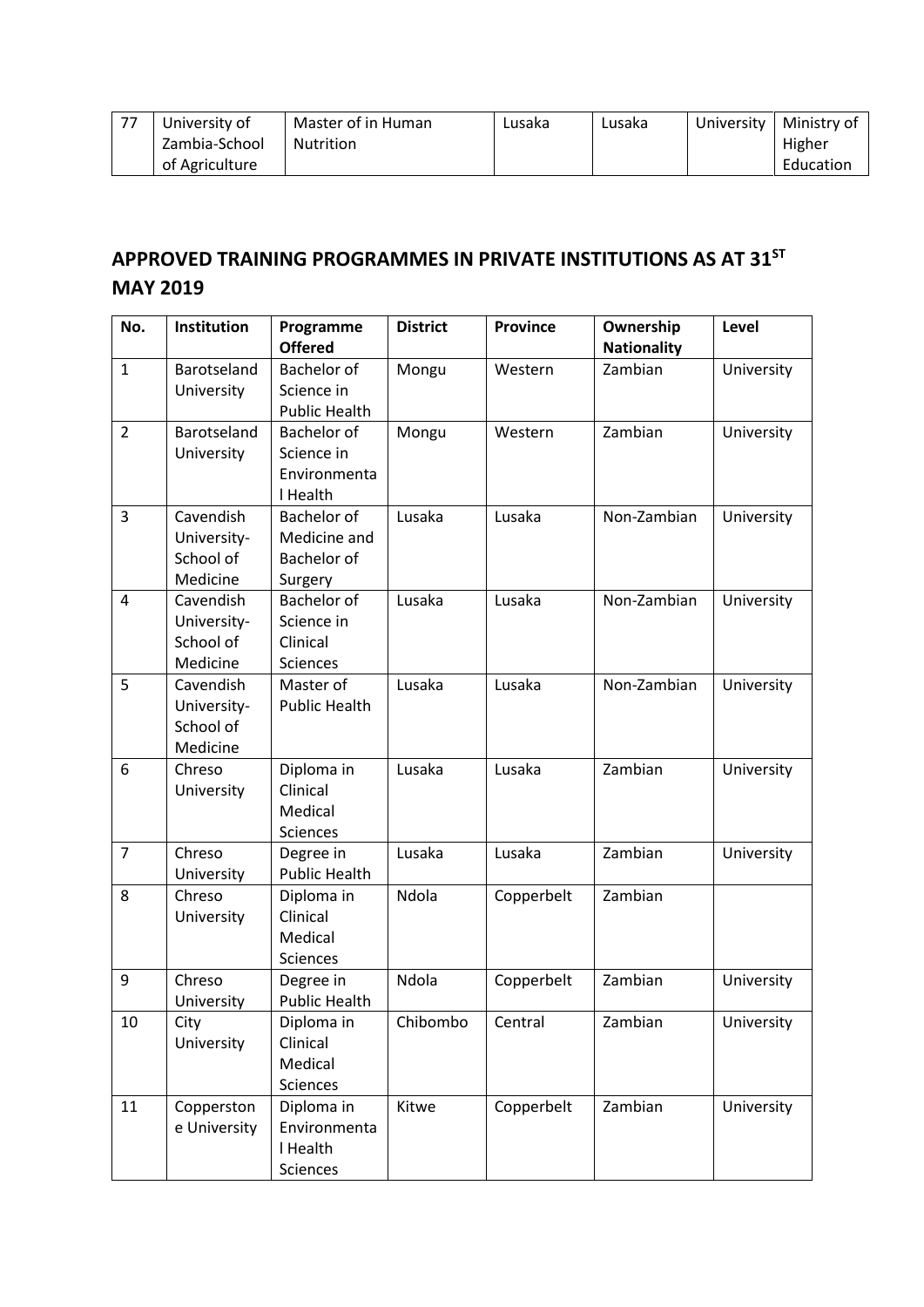| 12 | <b>DMI St</b>          | Bachelor of              | Chibombo  | Central    | Zambian | University |
|----|------------------------|--------------------------|-----------|------------|---------|------------|
|    | Eugene                 | Science in               |           |            |         |            |
|    | University             | Human                    |           |            |         |            |
|    |                        | Nutrition                |           |            |         |            |
| 13 | Dovecot                | Diploma in               | Lusaka    | Lusaka     | Zambian | College    |
|    | College of             | Clinical                 |           |            |         |            |
|    | Health                 | Medical                  |           |            |         |            |
|    | <b>Sciences</b>        | Sciences                 |           |            |         |            |
| 14 | Eden                   | Bachelor of              | Lusaka    | Lusaka     | Zambian | University |
|    | University             | Science in               |           |            |         |            |
|    |                        | Environmenta             |           |            |         |            |
|    |                        | I Health                 |           |            |         |            |
| 15 | Eden                   | Diploma in               | Lusaka    | Lusaka     | Zambian | University |
|    | University             | Environmenta<br>I Health |           |            |         |            |
| 16 | Eden                   | Bachelor of              | Lusaka    | Lusaka     | Zambian | University |
|    | University             | Clinical                 |           |            |         |            |
|    |                        | Medicine                 |           |            |         |            |
| 17 | Eden                   | Diploma in               | Lusaka    | Lusaka     | Zambian | University |
|    | University             | Pharmacy                 |           |            |         |            |
| 18 | Eden                   | Diploma in               | Lusaka    | Lusaka     | Zambian | University |
|    | University             | Clinical                 |           |            |         |            |
|    |                        | Medical                  |           |            |         |            |
|    |                        | Sciences                 |           |            |         |            |
| 19 | Gideon                 | Diploma in               | Kalulushi | Copperbelt | Zambian | University |
|    | Robert                 | clinical                 |           |            |         |            |
|    | University             | Medical                  |           |            |         |            |
|    |                        | Sciences                 |           |            |         |            |
| 20 | Harvest                | Diploma in               | Lusaka    | Lusaka     | Zambian | University |
|    | University             | Environmenta             |           |            |         |            |
|    |                        | I Health                 |           |            |         |            |
|    |                        | Sciences                 |           |            |         |            |
| 21 | Kabwe                  | Diploma in               | Kabwe     | Central    | Zambian | College    |
|    | College of             | Clinical                 |           |            |         |            |
|    | Health                 | Medical                  |           |            |         |            |
|    | Sciences               | Sciences                 |           |            |         |            |
| 22 | Kafue                  | Diploma in               | Kafue     | Lusaka     | Zambian | College    |
|    | Institute of           | Clinical                 |           |            |         |            |
|    | Health                 | Medical                  |           |            |         |            |
|    | <b>Sciences</b><br>and | Sciences                 |           |            |         |            |
|    | Research               |                          |           |            |         |            |
| 23 | Kafue                  | Diploma in               | Kafue     | Lusaka     | Zambian | College    |
|    | Institute of           | Environmenta             |           |            |         |            |
|    | Health                 | I health                 |           |            |         |            |
|    | Sciences               |                          |           |            |         |            |
|    | and                    |                          |           |            |         |            |
|    | Research               |                          |           |            |         |            |
| 24 | <b>LIUTEBM</b>         | Bachelor of              | Lusaka    | Lusaka     | Zambian | University |
|    | University             | Science in               |           |            |         |            |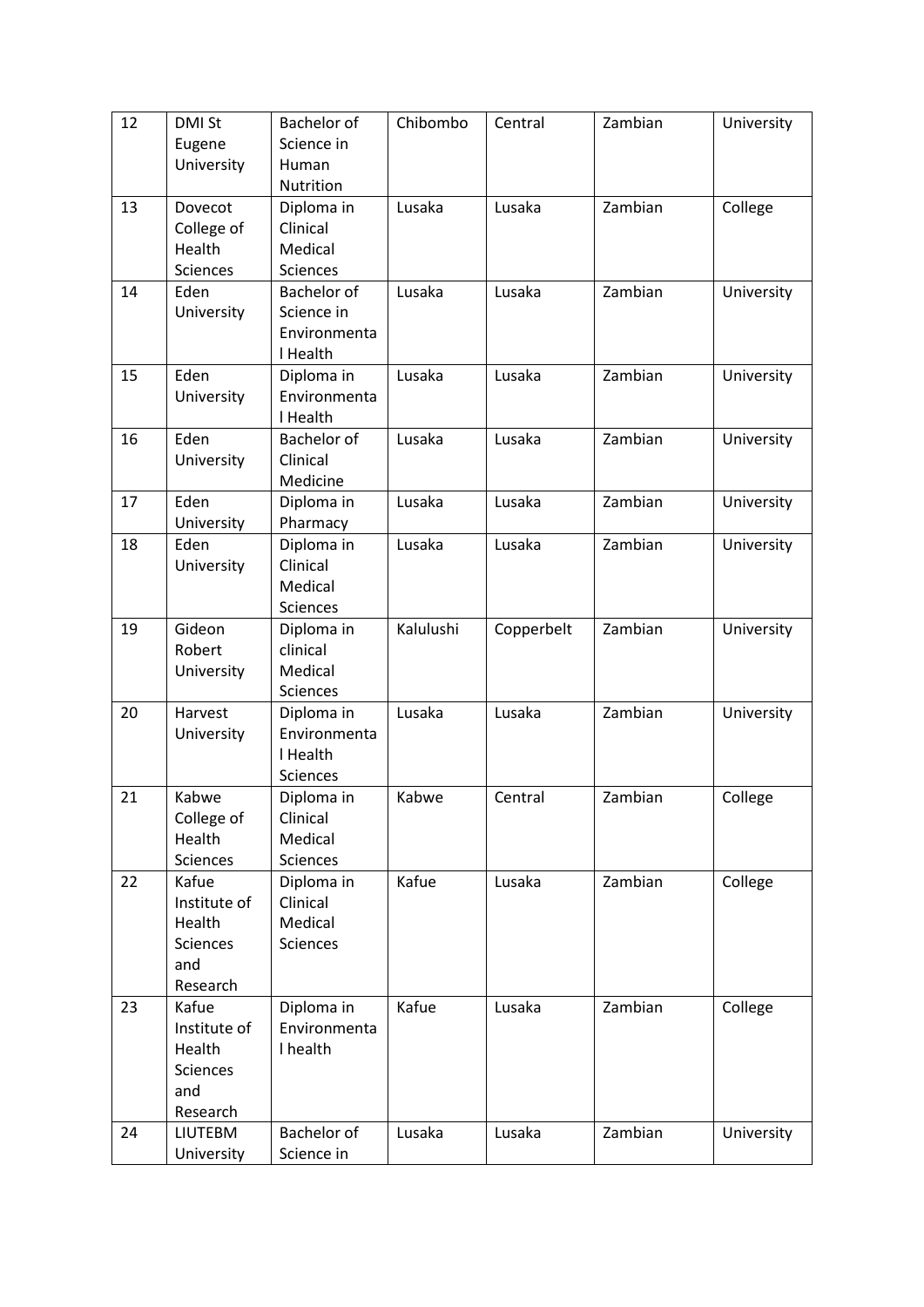|    |                                                                          | Food and                                                     |          |         |         |            |
|----|--------------------------------------------------------------------------|--------------------------------------------------------------|----------|---------|---------|------------|
|    |                                                                          | Nutrition                                                    |          |         |         |            |
| 25 | Luapula<br>School of<br><b>Business</b><br>and Health<br><b>Sciences</b> | Diploma in<br>Clinical<br>Medical<br><b>Sciences</b>         | Mansa    | Luapula | Zambian | University |
| 26 | Luapula<br>School of<br><b>Business</b><br>and Health<br><b>Sciences</b> | Diploma in<br>Environmenta<br>I Health                       | Mansa    | Luapula | Zambian | University |
| 27 | Lusaka Apex<br>Medical<br>University                                     | Bachelor of<br>Medicine and<br>Bachelor of<br>Surgery        | Lusaka   | Lusaka  | Zambian | University |
| 28 | Lusaka Apex<br>Medical<br>University                                     | <b>Bachelor of</b><br>Science in<br>Environmenta<br>I Health | Lusaka   | Lusaka  | Zambian | University |
| 29 | Lusaka Apex<br>Medical<br>University                                     | Bachelor of<br>Pharmacy                                      | Lusaka   | Lusaka  | Zambian | University |
| 30 | Lusaka Apex<br>Medical<br>University                                     | Bachelor of<br>Science in<br>Physiotherapy                   | Lusaka   | Lusaka  | Zambian | University |
| 31 | Lusaka Apex<br>Medical<br>University                                     | Bachelor of<br>Science in<br>Radiography                     | Lusaka   | Lusaka  | Zambian | University |
| 32 | Lusaka Apex<br>Medical<br>University                                     | Master of<br><b>Public Health</b><br>Programme               | Lusaka   | Lusaka  | Zambian | University |
| 33 | Lusaka Apex<br>Medical<br>University                                     | Master of<br>Medicine in<br>Clinical<br>Oncology             | Lusaka   | Lusaka  | Zambian | University |
| 34 | Lusaka Apex<br>Medical<br>University                                     | Master of<br>Medicine in<br>Radiology                        | Lusaka   | Lusaka  | Zambian | University |
| 35 | Lusaka Apex<br>Medical<br>University                                     | Diploma in<br>physiotherapy                                  | Lusaka   | Lusaka  | Zambian | University |
| 36 | Lusaka<br>College of<br>Health<br>Sciences                               | Diploma in<br>Environmenta<br>I Health                       | Lusaka   | Lusaka  | Zambian | College    |
| 37 | Lusaka<br>Institute of<br>Applied and<br>Health<br>Sciences              | Diploma in<br>Clinical<br>Medical<br>Sciences                | Chibombo | Central | Zambian | College    |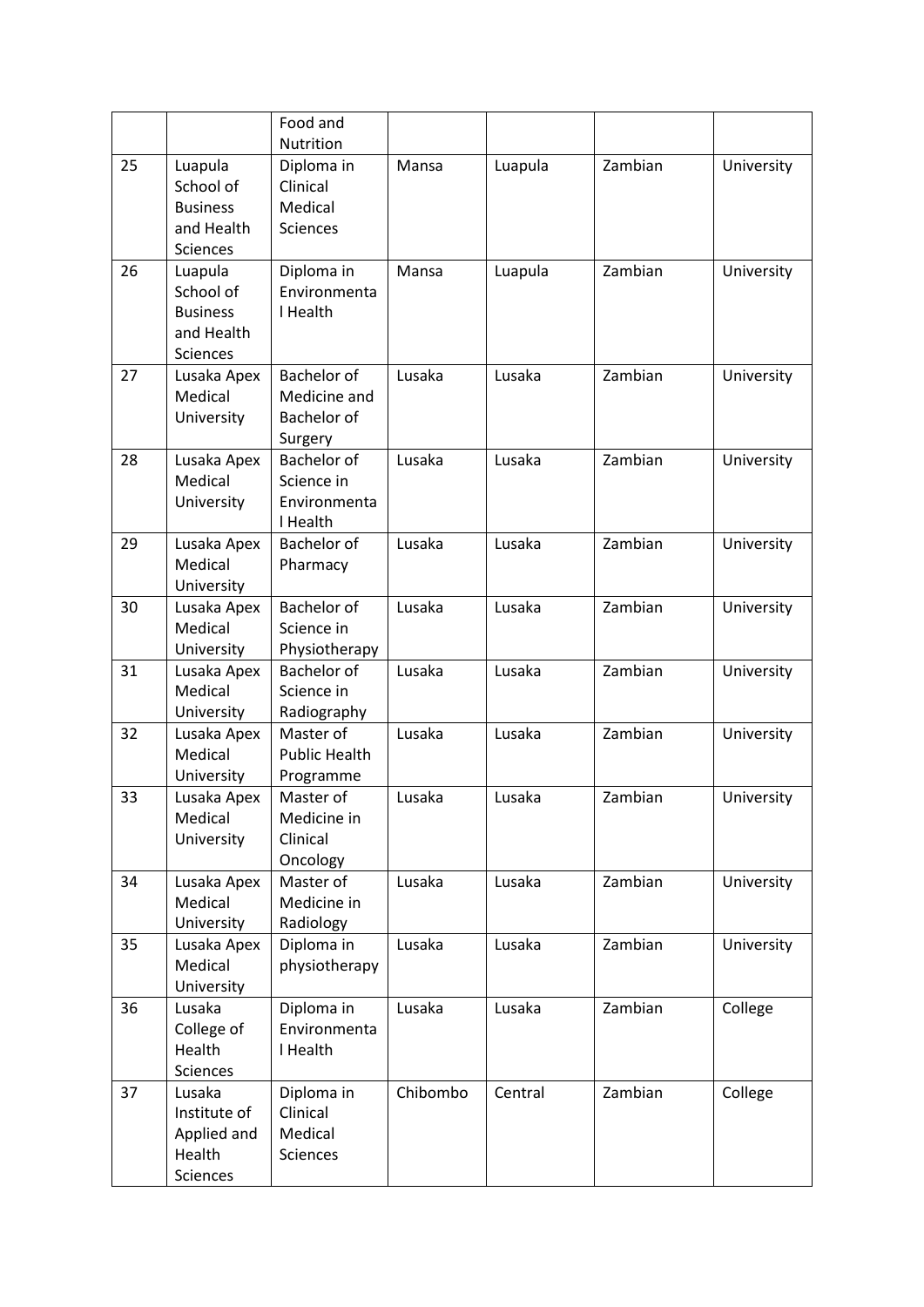| 38 | Makeni<br>College of<br>Health<br><b>Sciences</b>                                        | Diploma in<br>Clinical<br>Sciences                          | Lusaka     | Lusaka            | Zambian     | College    |
|----|------------------------------------------------------------------------------------------|-------------------------------------------------------------|------------|-------------------|-------------|------------|
| 39 | Mosa<br>University                                                                       | Diploma in<br>Clinical<br>Medical<br>Sciences               | Chibombo   | Central           | Zambian     | College    |
| 40 | Nkana<br>College of<br>Applied<br><b>Sciences</b>                                        | Diploma in<br>Clinical<br>Medical<br>Sciences               | Kitwe      | Copperbelt        | Zambian     | College    |
| 41 | North<br>Western<br>University<br>College of<br>Health and<br>Applied<br><b>Sciences</b> | Diploma in<br>Clinical<br>Medical<br><b>Sciences</b>        | Kalumbila  | North-<br>Western | Non-Zambian | College    |
| 42 | Premium<br>School of<br>Health<br>Sciences                                               | Diploma in<br>Clinical<br>Medical<br><b>Sciences</b>        | Luanshya   | Copperbelt        | Zambian     | College    |
| 43 | Zambia<br>Royal<br>Medical<br>University                                                 | Diploma in<br>Clinical<br>Medical<br>Sciences               | Lusaka     | Lusaka            | Zambian     | College    |
| 44 | Rusangu<br>University                                                                    | Bachelor of<br>Science in<br>Environmenta<br>I Health       | Kitwe      | Copperbelt        | Zambian     | University |
| 45 | Rusangu<br>University                                                                    | Bachelor of<br>Science in<br>Environmenta<br>I Health       | Monze      | Southern          | Zambian     | University |
| 46 | Rusangu<br>University                                                                    | Bachelor of<br>Science in<br>Environmenta<br>I Health       | Lusaka     | Lusaka            | Zambian     | University |
| 47 | South Valley<br>University                                                               | Master of<br><b>Public Health</b><br>Programme              | Chikankata | Southern          | Zambian     | University |
| 48 | South Valley<br>University                                                               | <b>Bachelors of</b><br>Science in<br>Biomedical<br>Sciences | Chikankata | Southern          | Zambian     | University |
| 49 | Texila<br>American<br>University                                                         | Master of<br><b>Public Health</b><br>Programme              | Lusaka     | Lusaka            | Non-Zambian | University |